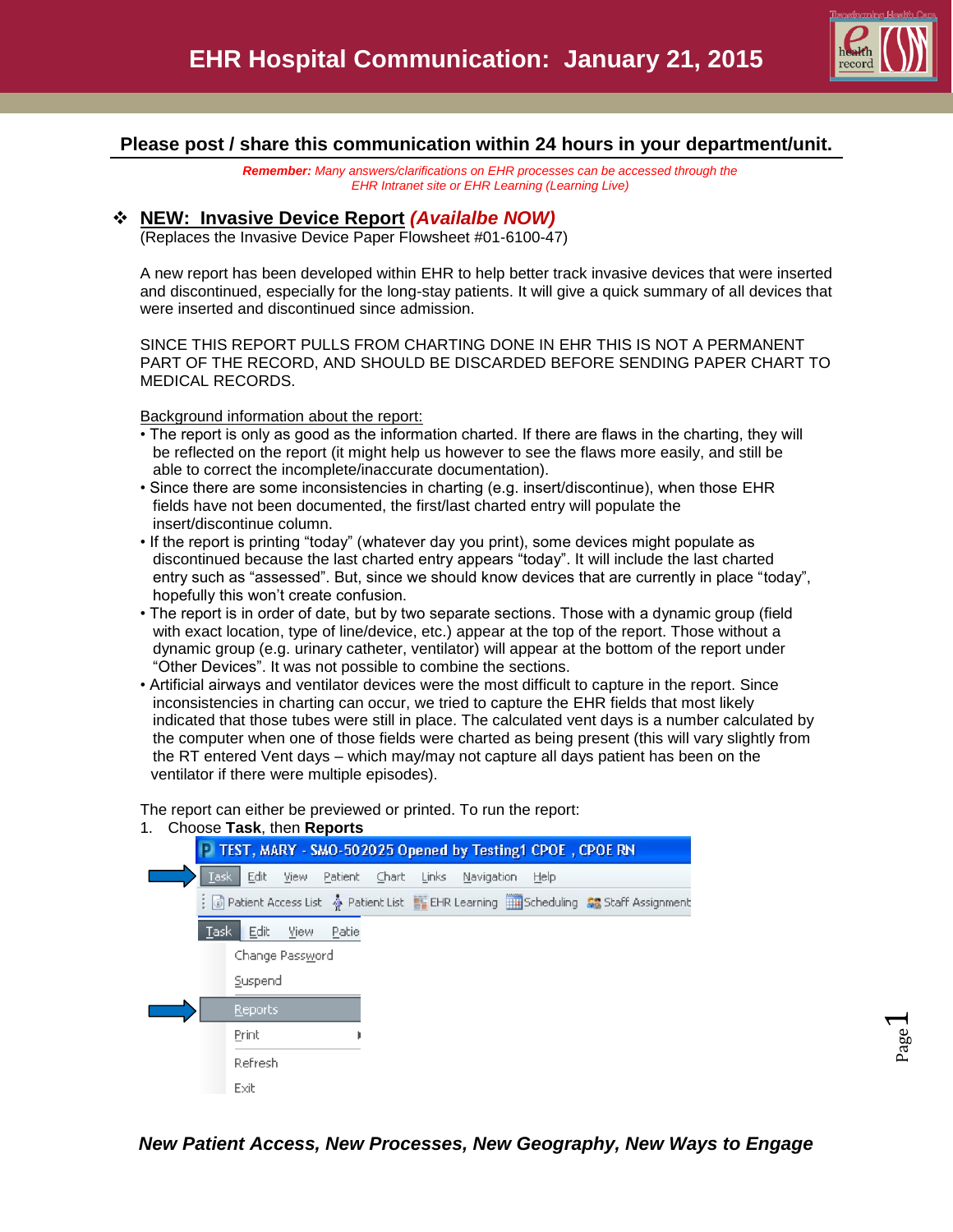

2. Reports screen will appear. Select **Invasive Device Flowsheet** (you need to scroll to the right at the bottom of the report window to see the report name)

| <b>Reports</b>                                                                                             |                                                                               |
|------------------------------------------------------------------------------------------------------------|-------------------------------------------------------------------------------|
| Favorites:                                                                                                 | 18 而                                                                          |
| Dell Laser Printer P1500 (from BA169281) in session 33                                                     |                                                                               |
| ▲ Dell Laser Printer P1500 (MS) (from BA169281) in session 33<br>▲HP Deskjet (from BA169281) in session 33 |                                                                               |
| HP LaserJet 4250 PCL6 (from BA169281) in session 33                                                        |                                                                               |
| Microsoft XPS Document Writer                                                                              |                                                                               |
|                                                                                                            |                                                                               |
| Pages                                                                                                      | Find<br>Properties                                                            |
| Pages:                                                                                                     | Reports                                                                       |
| Enter page numbers/ranges separated by<br>commas. For example: 1, 5 - 7, 10                                | From Date:<br>¢<br>11/18/2014<br>0000<br>$\overline{\mathbf{v}}$              |
| $\vee$<br>All pages in range<br>Print                                                                      | To Date:<br>$\hat{\mathbf{v}}$<br>11/18/2014<br>$\frac{4}{3}$ $\sqrt{ }$ 1424 |
| Apply options to each item separately                                                                      | EHR2010 Med Rec Admission<br>EHR2010 Med Rec Discharge                        |
| Copies                                                                                                     | EHR2010 Med Rec Transfer                                                      |
|                                                                                                            | Invasive Device Flowsheet<br>Med Rec Admission Blank                          |
| ÷<br>1<br>Copies:                                                                                          | Overdue Tasks                                                                 |
| $\boxed{\triangledown}$ Collate                                                                            | Patient Medication List Instructions                                          |
|                                                                                                            | ∢<br>$\rightarrow$                                                            |
| Click here for                                                                                             | Select all reports                                                            |
| preview only<br>Preview                                                                                    | QK<br>Click ok to print                                                       |
|                                                                                                            |                                                                               |
|                                                                                                            |                                                                               |

3. For most situations, **Preview** might be adequate. If not, choose **OK** to print. **Remember, this report is not a permanent part of the medical record.**

#### Sample report

| Invasive Device Flowsheet                                                                               |                                                                                   |                                         |  |  |  |  |
|---------------------------------------------------------------------------------------------------------|-----------------------------------------------------------------------------------|-----------------------------------------|--|--|--|--|
|                                                                                                         | Note: Discontinued date may reflect last time device was charted for today's date |                                         |  |  |  |  |
| Name:                                                                                                   | MRH:<br>DOB:                                                                      | <b>Admit Date:</b><br>Room              |  |  |  |  |
|                                                                                                         |                                                                                   |                                         |  |  |  |  |
| Activity<br><b>*** DEVICES WITH DYNAMIC LABEL S***</b>                                                  | Insert Dt/Tm                                                                      | Discontinued Dt/Tm                      |  |  |  |  |
| Non-tunneled CVC Triple lumen<br>Subclavian vein Right 11/5/2014 11:37:00                               | 11.05/2014 11:00<br>Assessment                                                    | 11/12/2014 11:00<br>Discontinue         |  |  |  |  |
| Oral Orogastric                                                                                         | 11/05/2014 08:00<br>Assessed                                                      | 11/18/2014 12:00<br>Assessed            |  |  |  |  |
| Femoral artery Right 11/5/2014 11:28:00                                                                 | 11/05/2014 11:00<br>Assessment                                                    | 11/06/2014 14:00<br>Discontinue         |  |  |  |  |
| Peripherally inserted central catheter<br>(PICC) Triple lumen Cephalic vein Right<br>11/2/2014 13:52:00 | 11.02/2014 12:55<br>Start/Insert                                                  | 11/18/2014 12:00<br>Assessment          |  |  |  |  |
| Y angio IV Wrist Let 24 gauge<br>11/2/2014 13:33:00                                                     | 11.02/2014 13:32<br>Start                                                         | 11/03/2014 18:02<br>Discontinue         |  |  |  |  |
| Y angio IV Wrist Right 22 gauge<br>10/30/2014 16:11:00                                                  | 10/30/2014 16:11<br>Start                                                         | 11/02/2014 00:00<br>Discontinue         |  |  |  |  |
| Inner Forearm Right 22 gauge 10/30/2014<br>05:42:00                                                     | 10/30/2014 05:41<br>Start                                                         | 11/02/2014 00:00<br>Discontinue         |  |  |  |  |
| Y angio IV Forearm Right 22 gauge<br>10/29/2014 20:04:00                                                | 10/29/2014 20:04<br>Assess                                                        | 10/30/2014 00:15<br>Discontinue         |  |  |  |  |
| Nostril, right 16 French Nasogastric                                                                    | 10/29/2014 11:00<br>Inserted, Secured, Secured<br>with Bridle                     | 10/29/2014 17:42<br>Discontinued        |  |  |  |  |
| Y angio IV Antecubital Left 20 gauge                                                                    | 10/27/2014 05:54<br>Start                                                         | 10/29/2014 20:04<br>Discontinue         |  |  |  |  |
| *** OTHER DEVICES***<br>Urinary Catheter                                                                | 11/03/2014 10:00<br>Insert                                                        | 11/18/2014 12:00<br>Assessed and patent |  |  |  |  |
| <b>Rectal Tube</b>                                                                                      | 11/11/2014 00:00<br>Insert                                                        | 11/18/2014 12:00<br>Assess              |  |  |  |  |

*For questions, contact Patty Haugh at 414-291-1148 or Cheri Bell at 414-291-1130*

### **New PowerPlans** *(Effective 1/28/15)*

- Adalimumab (Humira) Inpatient Starter Program
- Resistant Alcohol Withdrawal (ICU Only)

*For questions, contact Julie Kreckow, RN at [jkreckow@columbia-stmarys.org](mailto:jkreckow@columbia-stmarys.org)*

### *New Patient Access, New Processes, New Geography, New Ways to Engage*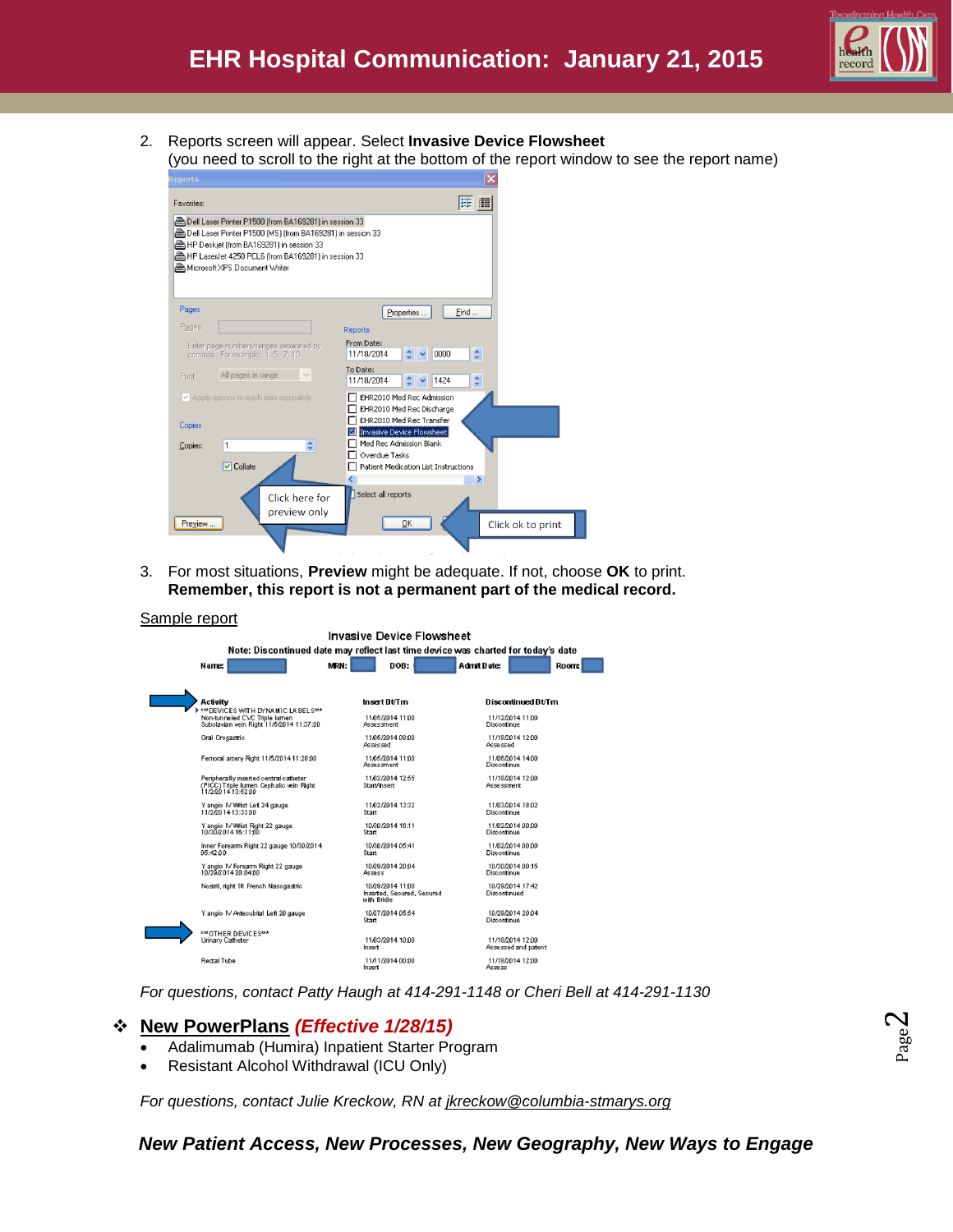

## **ACS PowerPlan Revisions** *(Effective week of 1/26/15)*

- Heart Alert STEMI/New LBBB
- ED ACS Low Risk
	- o Title change from : ACS Low Risk HEART Score 0-3
	- o Exclusive to ED
- ACS Low Moderate Risk Admission
	- o Title change
	- $\circ$  Combined ACS Low Risk HEART Score 0-3 and ACS Moderate Risk HEART Score 4-6
	- o To be used for observation or inpatient status admission
- ACS High Risk Inpatient Admission
	- o Title change from: ACS High Risk HEART Score 7 +
	- o Exclusive for inpatient admission
- ACS EKG rule out protocol has been changed to 0 and 6 hours. Please note this when implementing the orders sets for completion of 12 lead EKGS.
- ACS Troponin I rule out protocol has been changed to 0, 2, and 6 hours. Please note this when implementing the order sets and identifying timing of lab draws.
- If patient in Emergency Department at 2 hour mark, and 6 hour mark, these rule out protocols should be utilized.

*For questions, contact Joy Levin at [jlevin@columbia-stmarys.org](mailto:jkreckow@columbia-stmarys.org) or Julie Kreckow at [jkreckow@columbia-stmarys.org](mailto:jkreckow@columbia-stmarys.org)*

### **ePrescribe Downtime** *(Effective 1/24/15, 2300 – 1/25/15, 0300)*

The hardware that supports ePrescribe is being upgraded in order to improve performance and reliability. This will result in a downtime of ePrescibe functions starting **January 24 at 2300 until January 25 at 0300.** Any new prescriptions entered during this timeframe will need to be printed for patients to take with them. In addition, electronic refill requests will not be received and will be sent via phone or fax.

*For questions or issues, contact the IS Service Desk at 414-326-2400.*

### **Changes to EHR log-on** *(Effective 1/27/15)*

Beginning January 27, you must log into the EHR with your network ID and password instead of your current EHR User Name and Password. Your network ID and password are the same user id and password you use to access email, the Ascension portal, and many other applications. Be aware you will not receive any reminder to log into the EHR with your network ID and password. You will NOT need to type **WIMIL\** in front of your ID when logging in to the EHR.

|            | Cerner Millennium <sup>®</sup> |        |  |
|------------|--------------------------------|--------|--|
|            | User Name                      |        |  |
|            |                                |        |  |
|            | Password                       |        |  |
|            |                                |        |  |
|            | Domain                         |        |  |
|            | 3296                           |        |  |
|            | OK.                            | Cancel |  |
| PowerChart |                                |        |  |

If you receive an "Invalid User Name and/or Password" message when logging in, check to make sure you are using your network password rather than your previous EHR password.

The EHR log-on change is part of a broader project that will allow quicker access to many applications and improved remote access from offsite locations.

For questions, contact the IS Service Desk at 414-326-2400.

### *New Patient Access, New Processes, New Geography, New Ways to Engage*